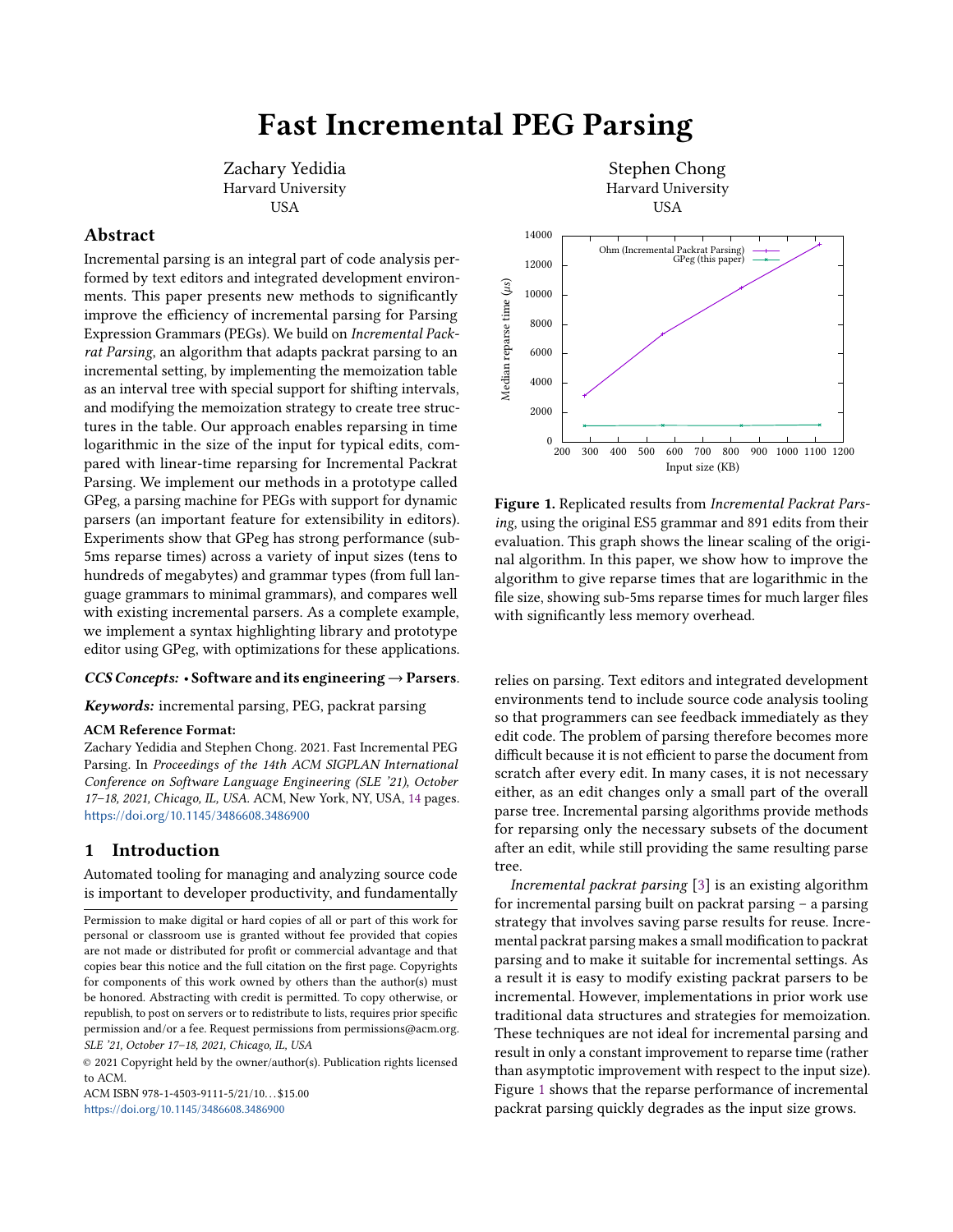In this paper, we rethink the fundamental implementation of the incremental packrat parsing algorithm in order to significantly improve reparse time. We use a new data structure for the memoization table, and present a new memoization strategy that can efficiently handle large amounts of linear repetition – for example, caused by a Kleene star expression p\*. The result is an implementation of incremental packrat parsing that provides improvements to the asymptotic runtime of the reparse in the common case. With our changes, reparse time is logarithmic rather than linear, in the size of the input for common edits<sup>[1](#page-1-0)</sup> and grammars. Using these new strategies, we are also able to aggressively prune the memoization table, resulting in significantly less memory overhead. Experiments with our prototype show that reparse time is not substantially affected by the size of the input, and can efficiently handle a wide variety of grammar types. We show that these changes to incremental packrat parsing make it applicable to workloads such as syntax highlighting and full language parsing for very large files.

We make three primary modifications to incremental packrat parsing:

- 1. The memoization table structure is an interval tree so that it can efficiently handle overlap queries. We also describe the modifications that were necessary to implement our incremental parser.
- 2. The memoization table handles shifts in the position of the text efficiently by applying them lazily.
- 3. The memoization strategy memoizes as a tree structure the linear repetition caused by the Kleene star operator. This modification also makes further optimizations in space usage practical, such as a memoization threshold to prevent small entries being memoized (since the tree structure automatically creates large entries).

In addition to these algorithm modifications, we provide a complete implementation with three artifacts:

- 1.  $GPeg^2$  $GPeg^2$ : a PEG parsing machine that has been augmented with support for incremental parsing.
- 2. Flare<sup>[3](#page-1-2)</sup>: a syntax highlighting engine with a simple grammar language that can easily define new languages. Because GPeg is not a static parser generator, these languages can be added and loaded at runtime.
- 3. Demo editor: we use Flare to implement a prototype editor and in doing so make some additional optimizations, primarily to ensure that memory usage stays reasonable, even for large files (tens of megabytes).

# 2 Related Work

Incremental Packrat Parsing [\[3\]](#page-13-1) is the algorithm that we build on in this work, and can be used to easily adapt PEG packrat parsers to be incremental. The algorithm itself is quite simple

and effective, and does not require any explicit support in the grammar or editor/integrated application. However, the original implementation uses strategies and data structures that mean the reparse time is linear in the size of the document, and memory usage cannot easily be restricted. Other top-down incremental parsing algorithms have focused on LL(1) grammars [\[16,](#page-13-2) [17\]](#page-13-3), and are restrictive compared to Incremental Packrat Parsing.

Alternative algorithms in incremental parsing mostly focus on implementations alongside LR parsers, first introduced by Ghezzi and Mendrioli [\[9,](#page-13-4) [10\]](#page-13-5). Building on that work, Wagner presents methods for optimally applying edits to a parse tree generated by an LR parser [\[19,](#page-13-6) [20\]](#page-13-7). Wagner's algorithms are in some ways similar to the ones we propose (with a heavy reliance on trees), but packrat parsing uses an explicit cache (the memoization table), while incremental LR parsing detects changes directly in the parse tree. The explicit cache makes some space optimizations easier to implement, particularly in editors or any case where only the parse tree for a certain window of the input is needed. Packrat parsing is also often used for parsing PEGs rather than CFGs, which makes our algorithm better suited for incremental PEG parsing. Though Wagner provides no open-source implementation, Tree-Sitter [\[4\]](#page-13-8) is a recent project built on his research that has been used for syntax highlighting and more in multiple mainstream editors.

Papa Carlo [\[14\]](#page-13-9) is a project that implements incremental parsing for PEGs. It uses an approach where "fragments" in the grammar are manually marked for caching, and the grammar writer must ensure that the chosen fragments adhere to some constraints. Papa Carlo's fragments allow the reparse stage to perform independent of the file size, but it appears to use a linear-time algorithm to determine the portion of the document that has changed and which fragments have been modified.

We implement our incremental parser as a parsing machine. The concept of a parsing machine was first introduced by Knuth [\[13\]](#page-13-10). More recently, parsing machines have been used for parsing PEGs [\[11,](#page-13-11) [15\]](#page-13-12), with an implementation in the LPeg library [\[12\]](#page-13-13). Our GPeg is heavily based on this research and uses the same core instructions and machine organization, though we have had to make modifications to captures and add support for memoization. NPeg [\[2\]](#page-13-14) is another PEG parsing machine written for the Nim programming language.

## 3 Background

Incremental Packrat Parsing is best applied to parsing PEGs because of their determinism. While packrat parsing can be applied to non-PEG grammars, throughout the paper we present the algorithm in the context of PEGs only.

<span id="page-1-0"></span><sup>1</sup>Specifically, edits that modify the parse result only in a localized area.

<span id="page-1-1"></span><sup>2</sup>Available at [github.com/zyedidia/gpeg.](https://github.com/zyedidia/gpeg)

<span id="page-1-2"></span><sup>3</sup>Available at [github.com/zyedidia/flare.](https://github.com/zyedidia/flare)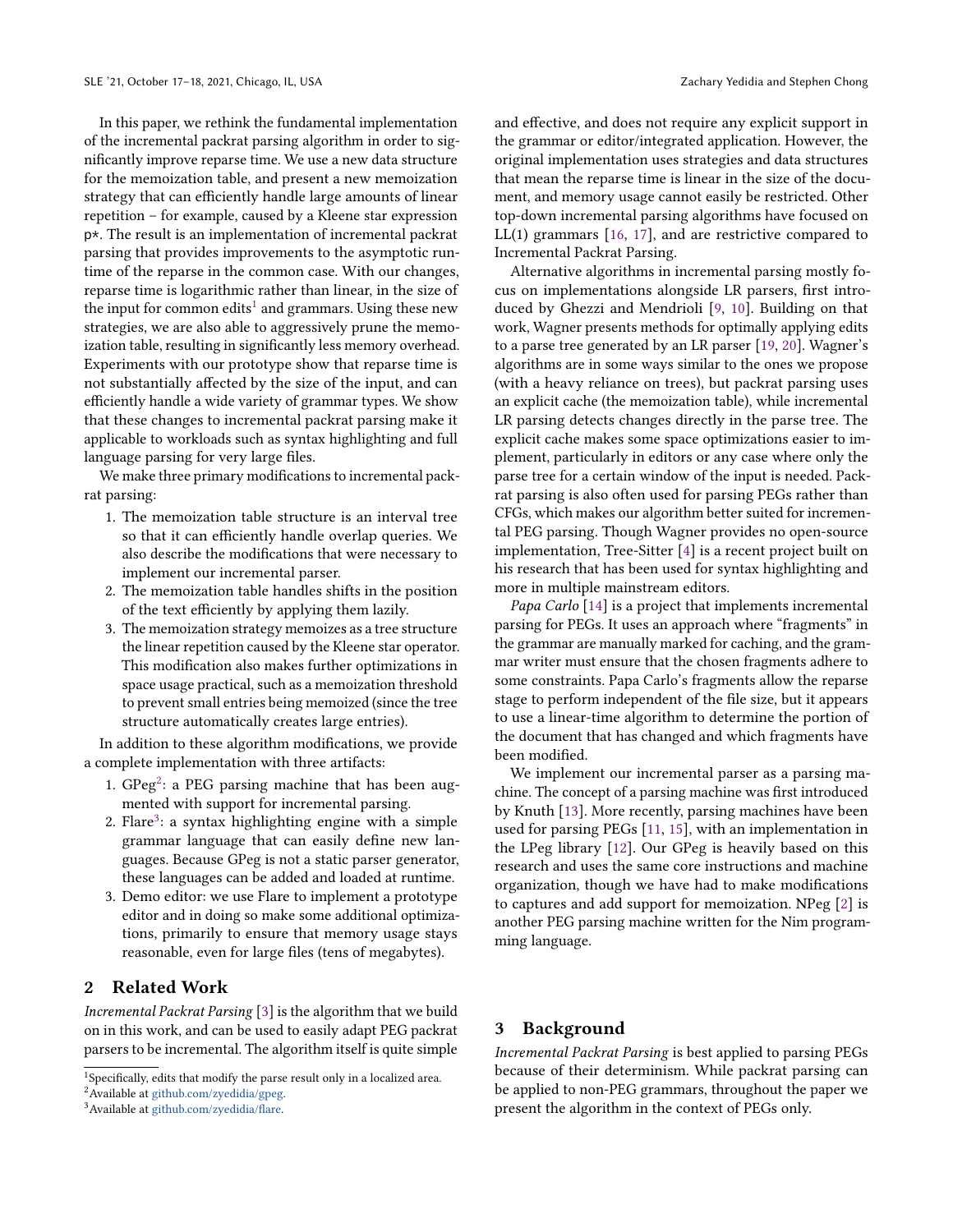```
Top <- Expr !.
Expr \leq- Factor ([+\-] Factor)*
Factor <- Term ([*/] Term)*
Term <- Num / '(' Expr ')'
Num <- \sqrt{0}-9]+
```
Figure 2. Arithmetic expression PEG. The Top non-terminal ensures that the entire input is a single arithmetic expression by using the !. pattern.

#### 3.1 Parsing Expression Grammars

A Parsing Expression Grammar (PEG) is a formalism for specifying deterministic string recognizers [\[7\]](#page-13-15). A PEG defines a top-down recursive descent parser by specifying a set of non-terminals and their corresponding patterns. PEG definitions are similar to context-free grammars, using similar notation for repetition, ranges, and literals, except for some key differences: the choice operator, and predicates for unbounded lookahead.

In a PEG, the choice operator, written '/', is a prioritized choice. The pattern a / b must attempt to match a before it attempts b. Thus b can match only if a does not match. As a result, the choice operator in PEGs does not introduce any ambiguity, whereas it can in context-free grammars. One consequence of prioritized choice is that left-recursion cannot be expressed in a PEG. An expression such as a < a / b would create an infinite loop where the parser always attempts to match a without any way to exit.

PEGs also support negative and positive lookahead predicates, written using the '!' and '&' operators. The expression &p succeeds if p matches at the current location and fails otherwise, consuming no input regardless. It attempts to match the pattern p, then backtracks to the original point where the match attempt began while preserving only the knowledge of whether p matched or not. The expression !p is the converse of &p: it fails if p matches and succeeds otherwise. Note that &p is equivalent to !!p.

One common use of the Not predicate is to force the grammar to consume characters until the end of the document. The pattern !. succeeds if it is not possible to accept another character, so placing this pattern at the end of the top-level non-terminal ensures that the parse succeeds only if the entire document is consumed by the non-terminal.

As an example, a PEG for an arithmetic expression language is shown in Figure [2.](#page-2-0)

#### 3.2 Packrat parsing

Along with PEGs, Ford presented packrat parsing [\[6\]](#page-13-16), which can be used for efficiently parsing PEGs. Packrat parsing is commonly used for parsing PEGs because it guarantees linear time parses even though PEGs support unlimited lookahead [\[6\]](#page-13-16). It works by keeping a memoization table – a data structure which allows the parser to remember the results

of attempting to parse a certain pattern starting at a certain location. If the parser ever tries to reparse the same pattern at that location, it can first check the memoization table for an entry and if there is one simply use the information in the entry instead of parsing the input. Parsing time is linear because work is never duplicated and the grammar only has a fixed number of patterns to try before it fails.

The memoization table is a key-value store where the key is a pair  $(id, pos)$  which corresponds to a pattern or non-terminal (uniquely identified by id) starting at a given location  $pos$  in the input. The value is a memoization entry that stores all the information produced by parsing from the pair  $(id, pos)$ :

- 1. The length of the match (or a special value  $\perp$  if the pattern did not match).
- 2. A resulting parse tree (optional).

Patterns may be marked for memoization<sup>[4](#page-2-1)</sup>. When the parser attempts to match such a pattern at a certain position, it will either succeed or fail. In both cases, the parser will then insert an entry into the memoization table at  $(id, pos)$ , logging the result. Packrat parsing algorithms memoize every non-terminal in the grammar. However, it is possible and even desirable to use a different memoization strategy because the packrat strategy has significant memory overhead. Note that using a different memoization strategy may cause the parsing algorithm to become super-linear for pathological cases [\[7\]](#page-13-15).

An example of a packrat parser's memoization table is shown in Figure [3.](#page-3-0) The memo table in the figure is also augmented with additional information for incremental parsing as explained in the next section.

#### 3.3 Incremental packrat parsing

Packrat parsing is appealing for the case of incremental parsing because it keeps a memoization table of partial results. Incremental packrat parsing is a simple and effective algorithm that takes advantage of this.

As explained by Dubroy [\[3\]](#page-13-1), a packrat parser can be modeled by a function:

$$
PARSE: (G, s) \rightarrow R
$$

where  $G$  is a grammar,  $s$  is an input string, and  $R$  is the parse result (possibly a parse tree, or indication of success/failure).

An incremental packrat parser can be modeled similarly by a function:

# PARSE :  $(G, s, M) \rightarrow (M', R)$

where  $M$  and  $M'$  are memoization tables. When  $M$  is empty, the incremental packrat parser is the same as the packrat parser, except it exposes the resulting memoization table to the user. If  $M$  is not empty, then the parser will execute faster

<span id="page-2-1"></span><sup>&</sup>lt;sup>4</sup>Our notation uses { $\{$  p  $\}$ } to mark pattern p for memoization.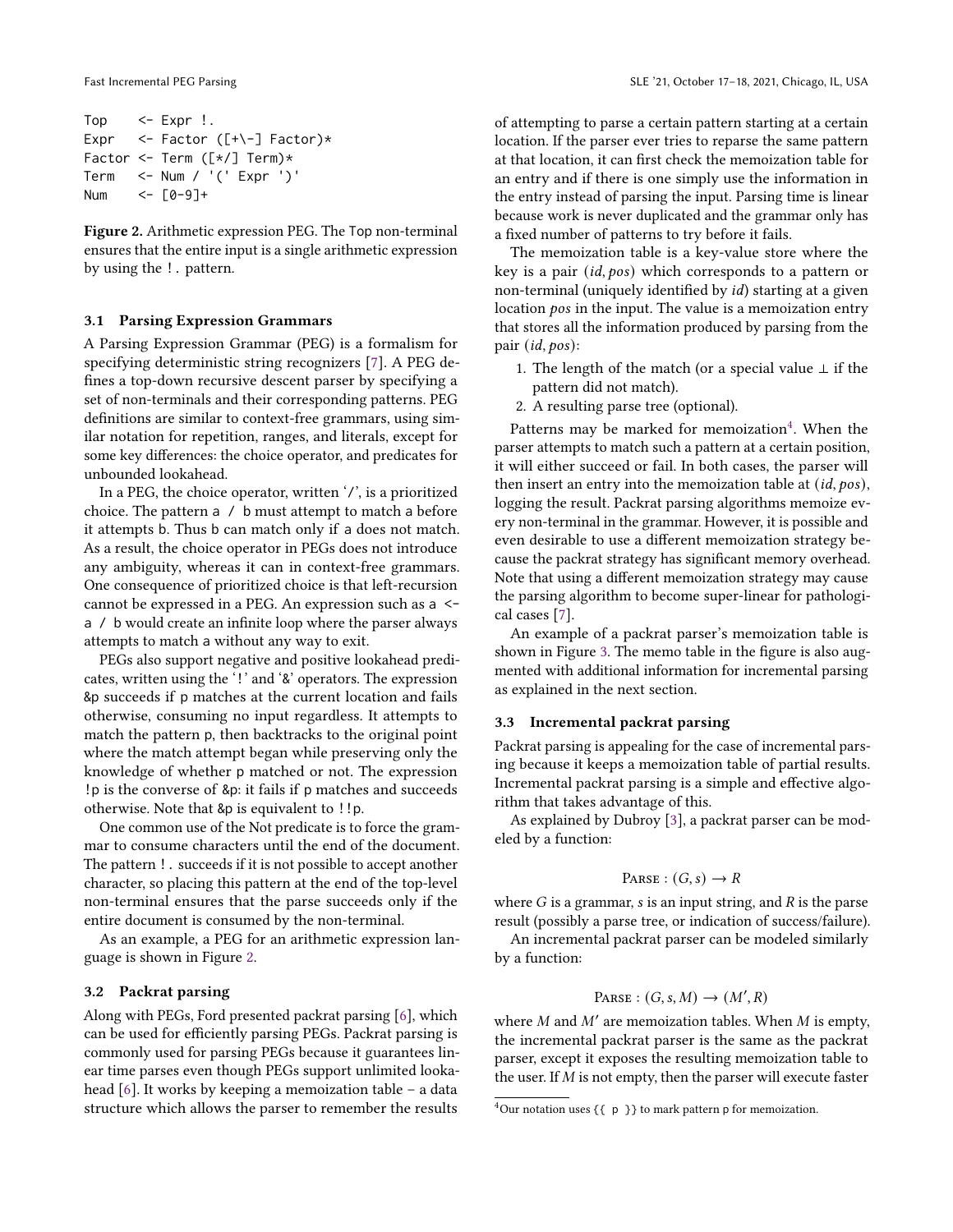<span id="page-3-0"></span>

Figure 3. Memoization table for an arithmetic expression, where only the Num non-terminal has been memoized (for the purposes of the example). Blue indicates the characters that belong to the match, and red indicates additional examined characters. A magenta entry indicates that the match was attempted at that location but failed, and examined the shown character(s). Note there is no entry above the division symbol because the parser did not attempt to match Num at that location.

because it will be able to skip entries that were filled before the parse even began.

<span id="page-3-2"></span>

| <b>Algorithm 1</b> Incremental Packrat Parse  |  |  |  |  |  |  |
|-----------------------------------------------|--|--|--|--|--|--|
| 1: $M$ ← a new memoization table              |  |  |  |  |  |  |
| 2: $s \leftarrow$ the initial input string    |  |  |  |  |  |  |
| 3: $G$ ← the grammar                          |  |  |  |  |  |  |
| 4: When an edit operation e occurs            |  |  |  |  |  |  |
| $s, M \leftarrow$ ApplyEDIT $(s, M, e)$<br>5: |  |  |  |  |  |  |
| $M, res \leftarrow$ PARSE(G, s, M)<br>6:      |  |  |  |  |  |  |
|                                               |  |  |  |  |  |  |

After an initial parse, when an edit to the input string occurs, parts of the memoization table become invalid. Evicting these entries results in a valid memoization table which can then be used as an input for reparsing. Dubroy introduces a function for this:

# $APPLYEDIT : (s, M, e) \rightarrow (s', M')$

where  $e$  is an edit consisting of two parts: an interval  $[e_{start}, e_{end})$ , specifying the part of the document that is removed, and a string of bytes  $e_{text}$  which is then inserted at  $e_{start}$ .<sup>[5](#page-3-1)</sup>

Applying the edit consists of evicting all newly invalidated memoization entries, and making sure the start positions of all entries are properly shifted according to the edit (deletion and/or insertion).

The incremental packrat parsing algorithm (Algorithm [1\)](#page-3-2) can thus be summarized as the following three steps that must be performed when an edit is made:

- 1. Determine all memoization entries that are invalidated by the edit and evict them from the memoization table (performed by APPLYEDIT).
- 2. Shift the start position of all memoization entries that start after the edit (performed by APPLYEDIT).
- 3. Reparse the document from the start using the modified memoization table (performed by Parse).

A memoization entry is invalidated by an edit if any of the characters that were examined to make the match are changed by the edit. Thus, in a memoization entry we must

not only track how many characters were matched, but also how many characters were examined to make the match. Our memoization entry now stores:

- 1. The length of the match (or  $\perp$  if the pattern did not match).
- 2. The number of characters examined to make the match.
- 3. The parse tree generated by matching by the pattern (only if the pattern matched).

Since PEGs support unlimited lookahead, the number of examined characters may be much larger than the length of the match. A memoization entry at position  $p$  with  $n_e$ characters examined to make the match is invalidated by an edit over the interval  $[e_{start}, e_{end}]$  if that interval overlaps with  $[p, p + n_e)$ .

Figure [3](#page-3-0) shows an example memoization table after parsing an arithmetic expression. The table stores entries for the Num non-terminal, with each entry tracking the starting position, length, and examined length. Only entries that overlap with an edit are evicted, allowing reparses to reuse the remaining entries without examining the unchanged text.

# 4 Improving Incremental Packrat Parsing

The incremental packrat parsing algorithm is effective for improving the performance of reparses, but the original implementation does not improve the asymptotic complexity of reparsing compared to the initial parse. This is because it uses a traditional memoization table structure, which provides efficient indexing of  $(id, pos)$  keys, but has linear complexity for interval overlap queries (step 1) and applying shifts (step 2). Additionally, traditional memoization strategies (memoize every non-terminal) result in high memory usage, and linear time for step 3 for flat grammars (grammars without much nesting of non-terminals).

Using non-traditional memoization table data structures and a packrat parsing strategy tailored for reparsing, we can achieve logarithmic performance for reparsing in the common case.<sup>[6](#page-3-3)</sup>

The problem with evicting entries that overlap with the edit (step 1) is that an array or hashtable memoization table is not well-suited to computing interval-overlap queries.

<span id="page-3-1"></span><sup>&</sup>lt;sup>5</sup> Insertion and deletion are special cases where  $e_{start} = e_{end}$ , and  $|e_{text}| = 0$ respectively.

<span id="page-3-3"></span> $^6$  Since an edit can completely destroy the parse tree (e.g., opening a multiline comment at the top of the document), worst case complexity is still linear.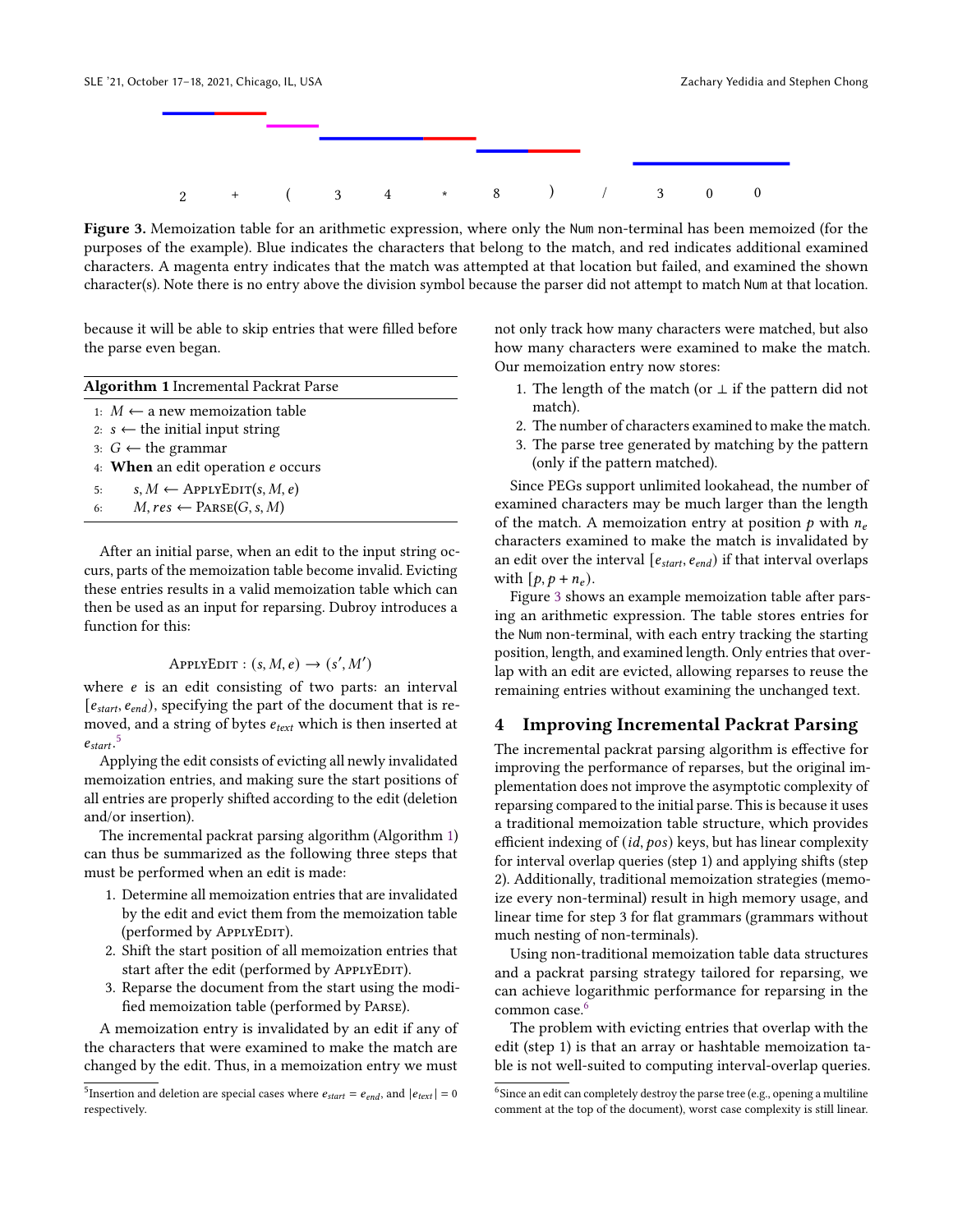Solving this requires a change of data structure. In particular, we can implement the memoization table as an interval tree, which supports overlap queries in logarithmic time. Applying shifts (step 2) is still a problem, but with some augmentations to the interval tree we can also significantly improve performance there.

#### 4.1 Interval tree

An interval tree is an augmented binary search tree that stores a set of  $n$  intervals. It can perform the following operations:

- Insert a new interval:  $O(\log n)$ .
- Delete an interval:  $O(\log n)$ .
- Find the interval starting at a location/key:  $O(\log n)$ .
- Query for all intervals that overlap with a specified interval:  $O(m + \log n)$ , where *m* is the number of overlapping intervals (size of the result).

The interval tree provides an ideal solution to evicting invalidated entries because the intervals that overlap with the edit can be found in logarithmic time.

Implementing an interval tree involves augmenting a binary search tree. Each node in the tree corresponds to an interval, and that node is sorted based on the start position of the interval. In addition, each node in the tree stores the maximum position of any interval in its children. This allows the overlap search to skip entire subtrees, resulting in logarithmic time queries.

While the interval tree may be slower than an array or map for insertion and lookup, the difference between constant time and logarithmic time (lookup/insertion) is not nearly as significant as the difference between logarithmic time and linear time (overlap query).

The Overlaps procedure (Algorithm [2\)](#page-4-0) for interval trees recursively finds all intervals in the tree that overlap with the query interval. Each node makes sure to avoid subtrees if it can guarantee the interval will not overlap with any intervals in those subtrees. These guarantees can be made because the maximum endpoints of every subtree are known, and the right subtree is guaranteed to be only intervals to the right of its parent node. Note that in an implementation for incremental parsing, we would want to remove all overlapping entries during Overlaps rather than return them for a slight performance improvement.

Our prototype implementation builds the interval tree using an AVL tree as the underlying binary search tree. This ensures that the tree remains balanced.

#### 4.2 Lazy shifts

Most edits to the document will involve the insertion or deletion of characters. If an edit happens at position  $n$ , then all memoization entries that begin at an index  $\geq n$  will need to shift their position by the number of characters inserted/deleted (the shift information is a pair made from

<span id="page-4-0"></span>

| <b>Algorithm 2</b> Interval-Overlaps                           |                                                        |  |  |  |  |  |
|----------------------------------------------------------------|--------------------------------------------------------|--|--|--|--|--|
| 1: <b>procedure</b> OVERLAPS $(n,  l, h), r$                   |                                                        |  |  |  |  |  |
| 2:                                                             | if $l > n_{max}$ then                                  |  |  |  |  |  |
| 3:                                                             | return r                                               |  |  |  |  |  |
| 4:                                                             | $r \leftarrow$ OVERLAPS( $n_{left}$ , [l, h), r)       |  |  |  |  |  |
| 5:                                                             | <b>if</b> HASOVERLAP( $[l, h)$ , $n_{interval}$ ) then |  |  |  |  |  |
| 6:                                                             | $r \leftarrow r :: n_{interval}$                       |  |  |  |  |  |
| 7:                                                             | if $h < n_{start}$ then                                |  |  |  |  |  |
| 8:                                                             | return r                                               |  |  |  |  |  |
| 9:                                                             | $r \leftarrow$ OVERLAPS $(n_{right}, [l, h), r)$       |  |  |  |  |  |
| 10:                                                            | return r                                               |  |  |  |  |  |
| 11: <b>procedure</b> HASOVERLAP( $[l_1, h_1)$ , $[l_2, h_2)$ ) |                                                        |  |  |  |  |  |
| 12:                                                            | return $l_1 < h_2 \wedge h_1 > l_2$                    |  |  |  |  |  |

the index and size of the edit). In the worst case, where the edit happens at the start of the document, every memoization entry in the table will need to be shifted. If shifts are immediately applied to every entry, this will clearly result in shift application being an expensive linear-time operation.

Our solution is to apply shifts lazily, only as they are needed. When a node in the tree (i.e., an interval) is read or observed, it must make sure all shifts so far have been properly applied to it. When an edit occurs, the corresponding shift is recorded in a global shift list, but does not have to be applied to any nodes until specific nodes are observed (e.g., during a lookup), and is never required to be applied to all nodes at once. To enable this, each node in the interval tree stores a timestamp that tracks its most recently applied shift. When any data is requested from the node (such as its interval end-points), it first applies any more recent shifts from the global list.

The size of the global shift list is proportional to the number of edits that have been made so far. In order to prevent unbounded growth, a reference counting approach can be used to remove old shifts, or the entire list can be applied after a fixed number of edits. However, we find that in practice it is reasonable to let the list grow indefinitely. The primary issue is memory usage, which only becomes significant after millions or billions of edits.

There are other approaches to handling shifts, for example by using a fully lazy data structure where shifts are propagated to individual nodes. Another possibility might include a rope-like data structure where interval positions can be calculated from relative information, avoiding the need to store absolute positions. However, we find that the global list approach is a good balance of simplicity and performance.

4.2.1 Relocatable parse results. If parse results (nodes in the syntax tree produced by the parser) are to be stored in the memoization table, they must be relocatable, meaning that when a shift occurs the data stored by the parse result (such as a starting location) is still valid. Dubroy et al. [\[3\]](#page-13-1) solve this problem by storing only the captured string in the parse tree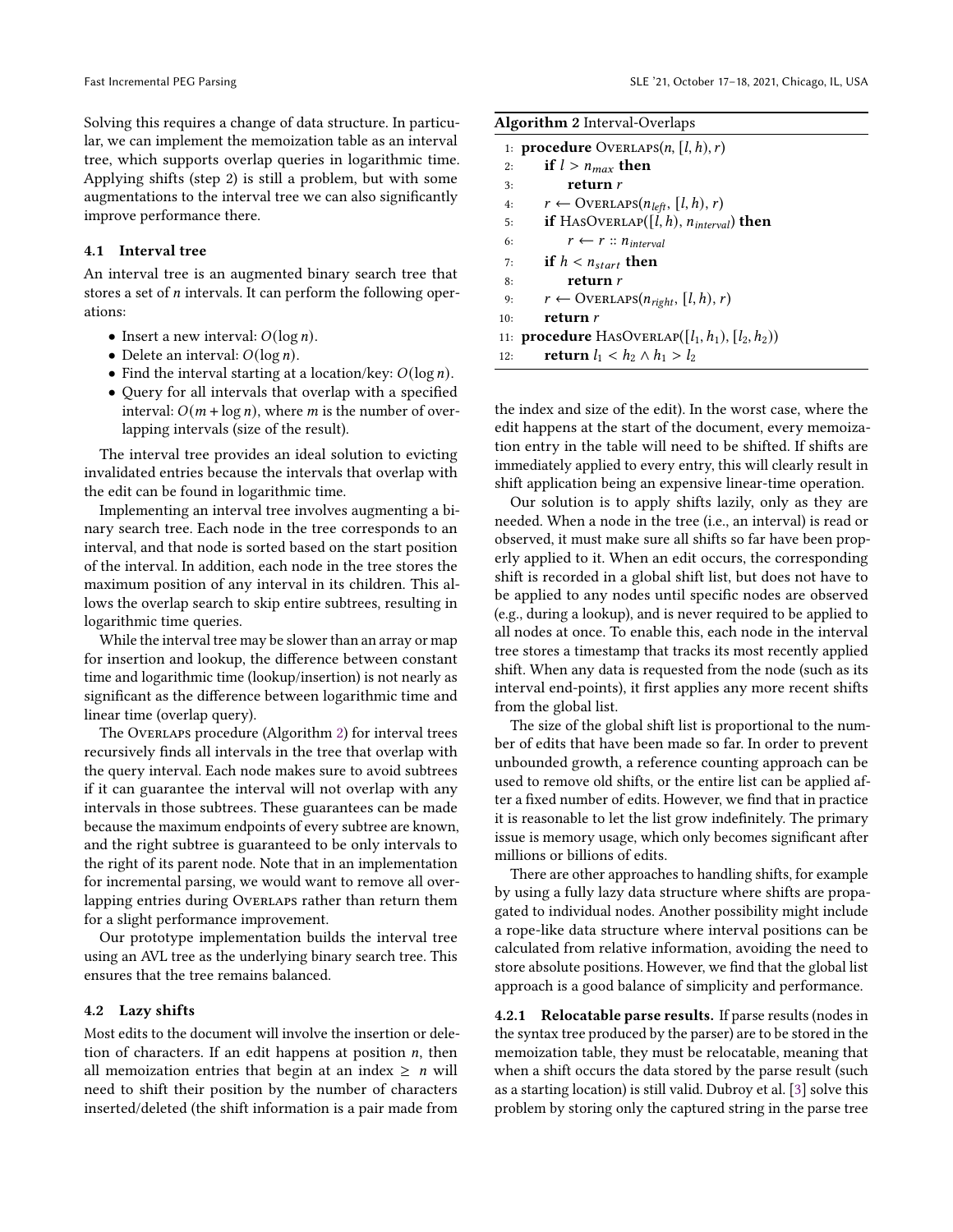<span id="page-5-0"></span>

(b) Tree memoization strategy. Larger entries are inserted above token entries that allow the parser to skip chunks of repeated tokens placed together.

Figure 4. Resulting memoization table from the same input using two different strategies. The black arrow denotes an edit. Black entries are evicted by the edit, and light blue entries are those looked up in the table during the subsequent reparse. Red indicates characters examined by the corresponding entry. This example used a syntax highlighting grammar, so each bottom-level entry corresponds to a single token, and the grammar is just a Kleene star repetition of the token pattern, allowing for the tree memoization optimization to take place.

nodes. However, for many use-cases it is important to store the position of the node, either for use by the source code analysis or for error reporting. We can solve this issue by also applying lazy shifts to the parse tree nodes. If nodes store a reference and position offset to the memoization entry they are contained in, the start position can be calculated lazily. One consequence is that the memory size of captures is increased by the need to store this reference and offset.

#### <span id="page-5-2"></span>4.3 Tree memoization

With our new memoization table data structure, we can invalidate and evict entries from the table much faster. The last step in the incremental packrat parsing algorithm is to reparse from the start of the document, using the memoization table to skip unchanged parts. The layout of entries in the table will determine the efficiency of this reparse. If the memoization table exhibits a linear structure, as shown in Figure [4a,](#page-5-0) the reparse will be slow for large inputs, since the parser will have to perform a number of memoization table lookups that is proportional to the size of the file. Linear structures can arise commonly in very large files (usually the majority of a large file is a single repeated pattern). In general, the repetition operator (Kleene star) is the root of the problem because it leads to memoization structures that have a linear rather than logarithmic structure.

Our solution is to change the memoization strategy for the repetition operator. By using a special case for the Kleene star operator we can force a tree structure rather than linear structure for the memoization of patterns of the form  $\{ \{\pmb{p} \} \} \star^7$  $\{ \{\pmb{p} \} \} \star^7$ . The goal is for the resulting memoization table to resemble that of Figure [4b.](#page-5-0) With a tree structure in the memoization table, any location in the document can be reached by skipping through a logarithmic number of memoization entries. This is shown visually in Figure [4:](#page-5-0) when an edit occurs at the black arrow, the black entries are evicted and the light blue entries are looked up during the subsequent reparse. In the linear structure every entry is looked up, while in the tree structure large parent entries result in only a logarithmic number of lookups.

4.3.1 Implementation. We now describe the changes to the memoization table necessary to implement tree memoization, and our algorithm for creating the tree structure while parsing.

In order to implement tree memoization, two modifications to the memoization table are necessary. First, the memoization table must be able to accommodate multiple entries starting at the same location and ID, and thus with the same key. This means that the interval tree must store an array of entries per key. During a find operation, the tree should return the value associated with the largest interval matching the requested key. This ensures the largest possible section of the input is skipped.

<span id="page-5-1"></span><sup>&</sup>lt;sup>7</sup>Recall that {{  $p$  }} denotes that p should be memoized.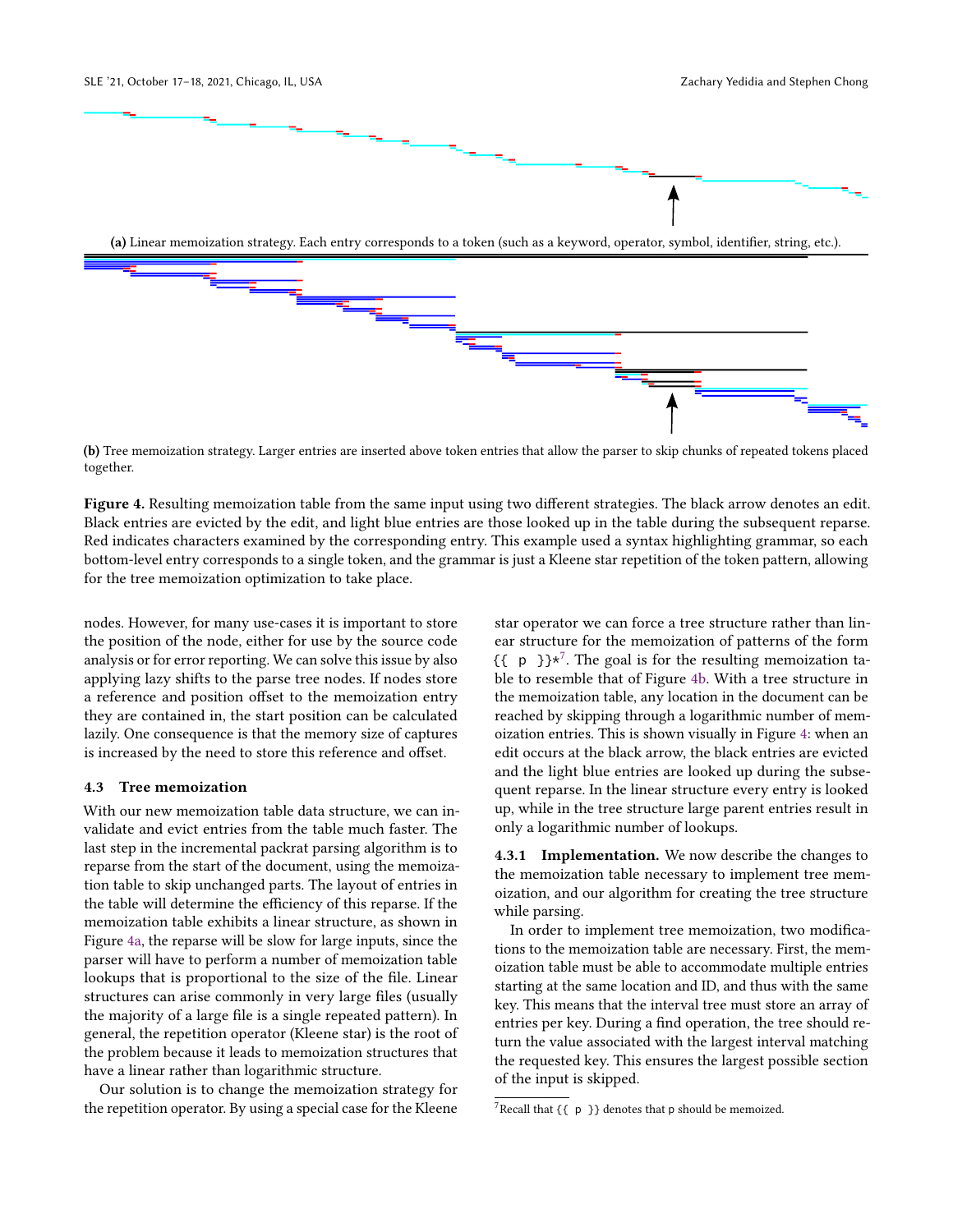The second modification is necessary for the actual construction of the tree structure during the parse. Memoization entries must store a "count" that refers to the number of repeated patterns stored in the entry. For example, if the memoized pattern corresponds to the pattern p\*, the count will store the number of occurrences of p in the memoized section of the input. Only entries that are created as a result of tree memoization will have a count greater than 1.

While parsing a memoized Kleene star,  $\{ \{ p \} \} \star$ , the parser executes a loop matching and memoizing p. The general algorithm for tree memoization is to match p at each iteration, push a new stack item corresponding to the match, and then run a routine that traverses the stack and "merges" items if they are large enough. When two stack items are merged, a new memoization entry that covers both stack items' matches is inserted into the table. Note that when the parser attempts to match p, it may either find an entry already in the memoization table, possibly storing multiple back-to-back occurrences of p (with a count greater than 1), or it may attempt a direct match if nothing in the table is found.

The stack items that are pushed during tree memoization must store the following information:

- The position of the match.
- The count. This will be 1 for a direct match. If an entry is found in the memoization table, this will be that entry's count.
- Depending on the parser implementation, the entry may also contain a list of parse results that were made while matching p or stored in the recovered memoization entry.

At the end of each iteration, the parser traverses the stack and inserts new "parent" memoization entries into the table. As the parser scans down the stack, it sums the counts of the stack items, and if it finds an item whose count is greater than or equal to the running sum, all the scanned items are popped and a new stack item is pushed encompassing them all (starting from the earliest start, with length to cover all items, a count that is the sum of all counts, and all parse results). This creates a tree structure that is also resistant to new inserts/deletes in the input text.

Figure [5](#page-6-0) shows a small example for the pattern  $\{\{\ \ .\ \}\}^*$ matching the text "1234" to demonstrate how the tree is created, and how it reacts when a new character is inserted. As each occurrence of the repeated pattern (a single character in this case) is parsed, new memoization entries are created along with new stack items. The post-match routine then traverses the stack and attempts to merge stack items to create large parent entries. Note that in practice, a memoization threshold (discussed in Section [4.4\)](#page-6-1) will prevent single-character or other small entries like those in this example.

<span id="page-6-0"></span>

Figure 5. Tree memoization construction example showing the input text, stack, and memoization table (some iterations are condensed and some are expanded). Each stack item stores a position, marked 'p', and a count, marked 'c'. The pattern being matched is {{ . }}\*. The left column shows the initial construction of the tree structure, and the right column shows reconstruction during a reparse after a character is inserted.

#### <span id="page-6-1"></span>4.4 Space optimizations

Space usage is a common problem with packrat parsers because the memoization table can become very large. A simple optimization is to introduce a threshold to avoid memoizing entries that are below a certain length. In a standard incremental packrat parser this can cause lots of useful information to be discarded, specifically in cases where many small tokens are repeated one after another. However, with the tree-based memoization strategy presented in Section [4.3](#page-5-2) we can be much more aggressive with this optimization, since repeated small tokens are guaranteed to be memoized under larger parent entries. In fact, this optimization becomes very powerful, allowing thresholds on the order of hundreds to thousands of bytes. With a large enough threshold, the space usage of the memoization table can be significantly reduced from the size it would be with standard packrat parsing.

The more significant consumer of space (other than the input itself) is then the resulting parse tree. We cannot take the same approach as with the memoization table because small results are needed in the parse tree. However, in many cases, especially when using an editor, only a certain piece of the parse tree is needed for processing. For example, only the parse tree corresponding to the tokens in the currently viewed window is needed for syntax highlighting or indentation analysis. Therefore we can avoid constructing parse results for tokens that do not overlap with the viewed interval, saving greatly on space usage. This makes the space cost of the parse result proportional to the editor window size rather than the file size.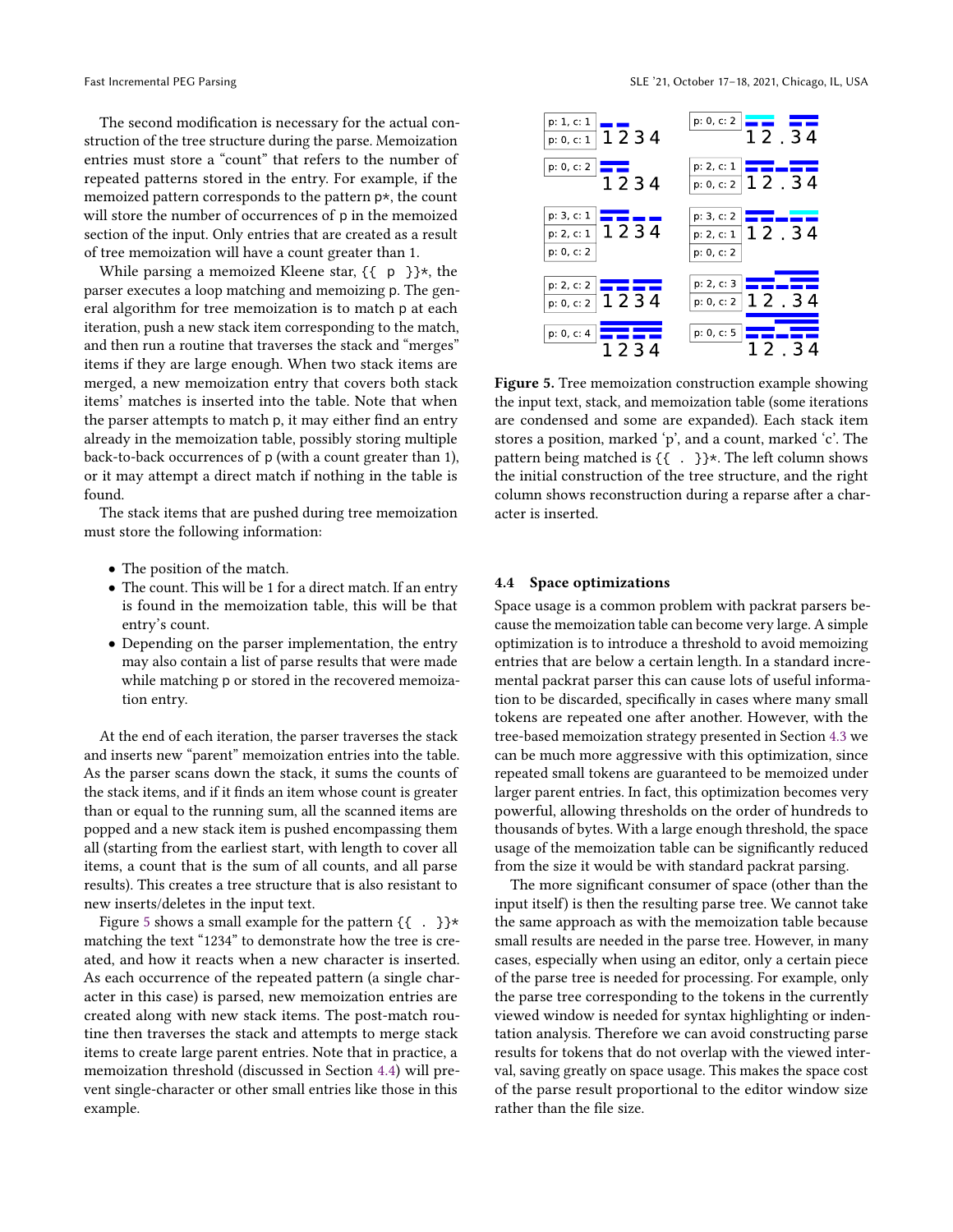We validate these two space optimizations in the evaluation section, and find that the end-to-end space cost of syntax highlighting is quite reasonable even for very large files.

#### 4.5 Corner cases

For typical edits, the reparse time will be logarithmic in the size of the document. However, even small edits can require reparsing of the entire document in certain cases. For example, in a syntax highlighting grammar, inserting the start of a multiline comment at the top of a document will cause the entire document to become a comment, which does not use any pre-existing information from the memoization table. Another example occurs in languages which use multiline strings. Deleting a quotation mark will flip following text in the document – text previously in a string will no longer be in a string and vice versa. Again, no saved information will be used, resulting in non-logarithmic reparse time. However, in both of these cases, the old information is still stored in the memoization table, meaning if the edit is reverted then reparsing will be fast. Reparsing will also be fast if the edit is then re-applied.

#### 5 Parsing Machine

Our improvements are implemented in a PEG parsing machine called GPeg. The full parsing machine is outside the scope of this paper, so we try to distill the important parts of the implementation in this section. If readers wish to learn more about parsing machines, please see the LPeg parsing machine [\[11,](#page-13-11) [15\]](#page-13-12), and our GPeg implementation for the full details.

When using a parsing machine, a grammar is compiled into a set of instructions and then executed by the parsing machine interpreter. This has a number of benefits, including that grammars can be compiled and executed at runtime, and do not need to be statically compiled and bundled with the application.

In order to adapt the parsing machine approach to incremental parsing, we had to make two modifications:

- 1. Parse results (called captures in the parsing machine), such as syntax tree nodes, must be generated directly during the parse rather than logged and generated by a post-parse pass as in LPeg.
- 2. New memoization instructions must be introduced, including special instructions for performing the tree memoization strategy.

The parsing machine state consists of a set of registers and a stack. The registers store information such as the current instruction pointer (called  $ip$ ) and the current position in the input to examine (called  $sp$ ). The stack can be used to store backtracking and memoization information. Backtracking works by pushing a special backtrack stack entry storing an  $(i\rho, s\rho)$  pair to return to if necessary. The parsing machine supports a number of instructions that modify its state and examine the input string. Each instruction moves the instruction pointer, or sets it to a special fail state, during which the machine repeatedly pops entries from the stack and backtracks to their locations.

A grammar can be compiled into a list of instructions to be run on the machine.

Some core example instructions are given below:

- Char  $b$ : advances  $i p$  by one instruction and consumes one byte from the subject if it matches  $b$  and goes to the fail state otherwise.
- Choice  $l$ : pushes a backtrack entry storing  $l$  and  $sp$ so that the parser can return to this position in the document later and parse a different pattern (stored at  $l$ ).
- Commit  $l$ : pops the top entry off the stack and jumps to  $l$  (setting  $ip = l$ ). This allows the machine to commit to a state and discard a backtrack entry.
- End: if the machine reaches this instruction the match is declared a success, and the current  $sp$  corresponds to the final matched character.

With these instructions, the pattern 'ab'/ 'yz' can be compiled into a simple program:

- Choice L1 Char 'a' Char 'b' Commit L2 L1: Char 'y' Char 'z'
- L2: End

This program first pushes a backtrack entry using the Choice instruction. It then tries to match 'a' followed by 'b.' If either match fails, it will go to the fail routine, which pops the backtrack entry and sets  $ip$  to  $L1$  and  $sp$  back to 0. Then it will attempt to match 'yz.' If matching 'ab' succeeds, the commit instruction will discard the backtrack entry and jump to the End instruction.

The full parsing machine supports additional instructions, including function calls, capture and memoization instructions, and a large number of instructions for optimization.

#### 5.1 Capture mechanism

A capture is a parse result of the form:

(*id*, content, children)  $\in \mathbb{N} \times$  Content  $\times$   $\langle$  Capture $\rangle$ .

It stores an ID, the "content," and a list of child captures. The structure of the content is left unspecified, but for example may consist of a portion of the source text.

Incremental parsing requires captures to be computed during the parse so that intermediate results can be stored in memoization entries. This means we cannot use LPeg's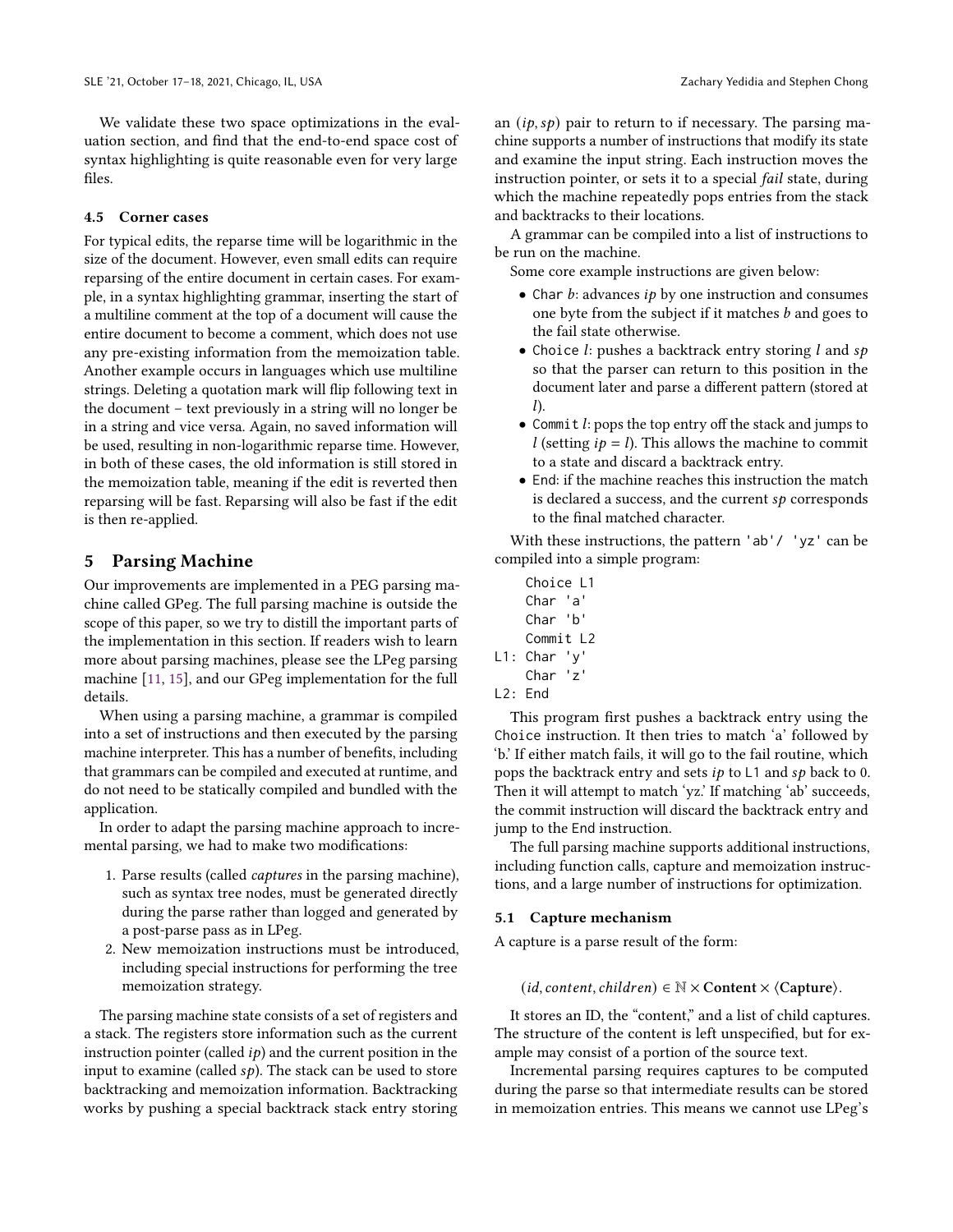capture approach because it involves storing capture information during the parse and constructing the actual captures during a post-parse pass. Instead we must track captures during the parse, via a top-level capture list.

Two instructions are added to support captures: Capture-Begin ID, which creates a special capture stack entry, and CaptureEnd, which pops the stack entry and constructs the capture object. A pattern can then be captured by surrounding its compilation result with those two instructions:

CaptureBegin ID

```
<p>
```
CaptureEnd

The parser keeps a list of top-level captures, which are returned when the parse completes. However when CaptureEnd constructs a capture, it cannot add it directly to the list because it is possible that the text after the capture will cause the parser to fail and backtrack, invalidating the capture. As a result, we must store a list of captures in each stack entry, and when the entry is popped it appends its list to the entry above it. If there is no entry above it, the captures are appended to the top-level list. When a stack entry is popped in the fail routine, the captures are destroyed rather than appended.

#### 5.2 Memoization

Memoization in the parsing machine is implemented similarly to captures, with a MemoOpen ID Label instruction and MemoClose. The MemoOpen instruction searches the memoization table for a pattern with ID at the current position. If one is found, it jumps to Label, but if not it pushes a stack item with the current position and ID. When Memo-Close runs, it looks for a stack item pushed by MemoOpen and constructs a memoization entry to insert into the table.

A pattern p can be memoized by compiling it as:

MemoOpen L1 ID  $<sub>D</sub>$ </sub> MemoClose

```
L1: ...
```
Tree memoization is a special case, where a pattern of the form  $\{ \pmb{\phi} \}^*$  is compiled using specialized tree instructions.

L1: MemoTreeOpen L3 ID Choice L2

 $<sub>D</sub>$ </sub>

```
LN: MemoTreeInsert
```

```
L3: MemoTree
```

```
Jump L1
```
L2: MemoTreeClose

The MemoTreeOpen performs the first part of the tree memoization algorithm by checking the memoization table and pushing a stack item. If an entry is found, it jumps directly to L3, which performs the stack traversal using the MemoTree

instruction. If no entry is found it attempts to match p and insert an entry to the table before performing the stack traversal with MemoTree. If matching <p> ever fails, the parser exits the loop via the backtrack entry pushed by the Choice instruction, and runs MemoTreeClose, which cleans up the stack. The exact details of these instructions are outside the scope of the paper, but this code provides an outline for how the parsing machine implements tree memoization.

# 6 Syntax Highlighting

One of the primary applications of GPeg is syntax highlighting. While GPeg supports general incremental parsing, syntax highlighting is one of the most common workloads where incremental parsing is needed. We examine token highlighting, a specific method of performing syntax highlighting where the language is analyzed at only the token level (as opposed to using a full language grammar). Token highlighting is a good example for testing GPeg because these grammars produce very linear parse trees, which are quite different from those produced by a full language grammar. In addition, since a token highlighting grammar accepts any input, no edit can cause a parse failure.

Creating a token highlighting grammar with GPeg is simple. We define patterns for each lexical element of the language, such as keywords, comments, strings, etc. For exam-ple, in Java<sup>[8](#page-8-0)</sup>, the comment pattern may be defined as<sup>[9](#page-8-1)</sup>

| comment                                |  |  | <- line_comment / block_comment |
|----------------------------------------|--|--|---------------------------------|
| line_comment <- $'//$ (!'\n' .)*       |  |  |                                 |
| block_comment <- '/*' (!'*/' .)* '*/'? |  |  |                                 |

Once we have similar patterns for keywords, strings and other language elements, we define a token non-terminal that attempts to match one of them:

token <- whitespace / keyword / comment / ...

The highlighter should then repeatedly attempt to consume a token, if the pattern does not match, consume characters until a match is found. This repetition pattern is the top-level non-terminal of the grammar.

#### {{ token / . (!token .)\* }}\*

Since this is a repetition of a memoized pattern, we will be able to take advantage of tree memoization for fast incremental parse times. In the case where token does not match, we continue to consume characters using (! token . )\* until a token matches. This ensures that a contiguous block of characters that do not belong to a token are saved as a single memoization entry.

As a demonstration, we built Flare<sup>[10](#page-8-2)</sup>, a syntax highlighting engine that uses GPeg with grammars of this form, with support for 10 languages at the time of writing.

<span id="page-8-0"></span> $8$ See [A](#page-12-0)ppendix A for the full Java grammar.

<span id="page-8-1"></span><sup>&</sup>lt;sup>9</sup>We could also define the block\_comment using memoization as '/\*' {{ (!'\*/' .) }}\* '\*/'? to efficiently handle cases of extremely large block comments.

<span id="page-8-2"></span><sup>10</sup>Available at [github.com/zyedidia/flare.](https://github.com/zyedidia/flare)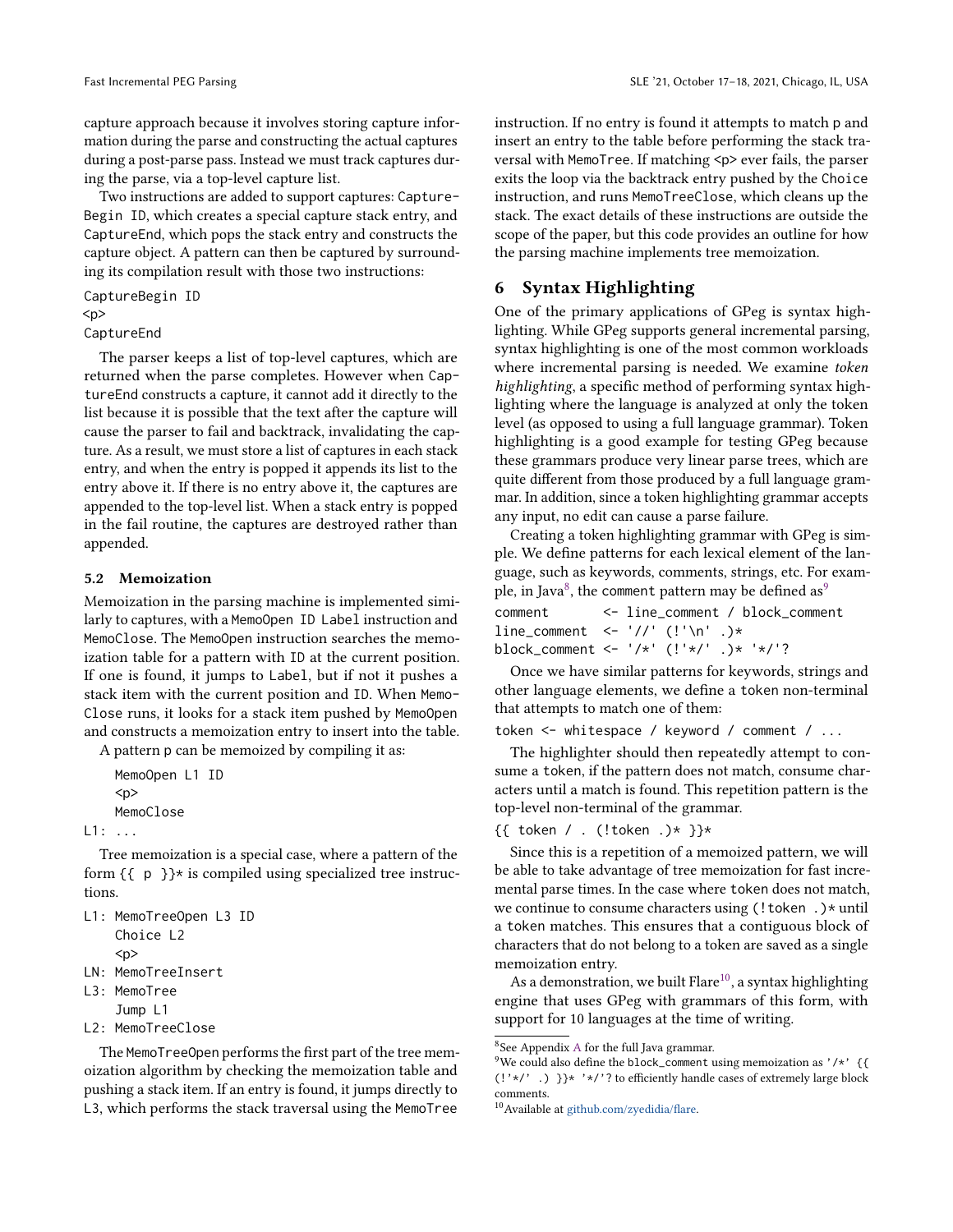# 7 Evaluation

The experimental validation of GPeg is presented in three sections:

- 1. Asymptotic scaling: we test GPeg's performance on increasingly large files to show that the reparse time remains fast.
- 2. Per-edit performance: we show the reparse time required for each individual edit over the course of many synthetic edits.
- 3. End-to-end editor: we integrate GPeg-powered syntax highlighting into a prototype editor, and validate its performance when integrated with all the additional machinery that an editor requires. We also validate the space usage optimization presented in Section [4.4.](#page-6-1)

Throughout the experiments we have tested against existing parsers, both incremental and traditional. We also perform our experiments using a variety of grammars: Java/JSON for highly nested full-language grammars, and syntax highlighters for very flat grammars.

Throughout the experimental validation, we show:

- The reparse time is independent of the input size.
- Reparse performance scales well with many edits.
- The memory overhead of the memoization table and relocatable captures can be high, but with certain optimizations it is manageable.

Reparse time and memory usage are the primary measurements we are concerned with, and initial parse time is secondary. In addition, we use the window space optimization for captures since this most accurately models the editor use-case. For workloads where the full syntax tree is desired, parse nodes could be optimized for better space performance compared to our implementation. We keep our

<span id="page-9-0"></span>![](_page_9_Figure_13.jpeg)

Figure 6. Asymptotic scaling of the Java syntax highlighter. The average reparse time over 1000 edits stays constant at 1ms while the initial parse time rises proportionally with input size.

implementation since the parse tree does not consume significant memory when the window optimization is applied in an editor.

All experiments are performed on a machine running Linux 5.4.0 with an AMD Ryzen 5 1600 CPU (mid-range desktop CPU from 2017). GPeg is written in Go and is compiled with the Go 1.16 compiler.

#### 7.1 Asymptotic scaling

In the first experiment, we show how GPeg improves on Incremental Packrat Parsing by replicating their experiment (using their implementation, called Ohm). We perform 891 simulated edits on the original 279KB JavaScript file, and duplicated versions of it, and compare the performance of GPeg and Ohm in Figure [1](#page-0-0) (presented during the introduction). As expected, Ohm exhibits linear scaling, in this case primarily caused by linear behavior in ApplyEDIT (invalidating memoization entries and shifting them). This is because the memoization table is quite large (roughly 2,000,000 entries). GPeg's memoization table is the same size, but the lazy interval tree enables much more efficient edit application, and the performance stays flat. JavaScript is a highly nested grammar and the file in question already exhibits a tree-like structure, so our tree memoization optimization does not provide a significant speedup in this case. In converting the ES5 grammar to GPeg, we had to mark certain non-terminals with explicit memoization because the grammar relied on this behavior for handling recursion.

The next experiment shows asymptotic performance using a Java syntax highlighting grammar. In this case we test on larger files, ranging from 1 to 100 megabytes, constructed by concatenating together source files from the OpenJDK7 project. Parse time scaling is shown in Figure [6.](#page-9-0) This shows the initial parse time increasing roughly linearly  $(O(n \log n))$ while the reparse time stays constant at around 1ms.

Finally, we test reparse time with complete Java and JSON grammars. Figure [7](#page-10-0) shows that the reparse performance stays flat as file size increases, and also compares GPeg's initial parse time with other PEG parsers: LPeg [\[12\]](#page-13-13) (a similar VM approach implemented in C) and a Go PEG parser generator [\[18\]](#page-13-17). GPeg's initial parse is similar to LPeg's, but the native PEG parser is faster, as expected.

#### 7.2 Per-edit performance

We would like to ensure that the reparse time does not degrade as more edits are made. We apply a series of synthetic edits to a Java file, and parse the result with a Java parser and highlighter. Generating synthetic edits for the Java parser requires some additional work, since random edits will cause the input to become invalid Java almost immediately. We generate edits that maintain the validity of the Java document by using a small parser to extract elements such as comments, strings, function names, etc. and then changing,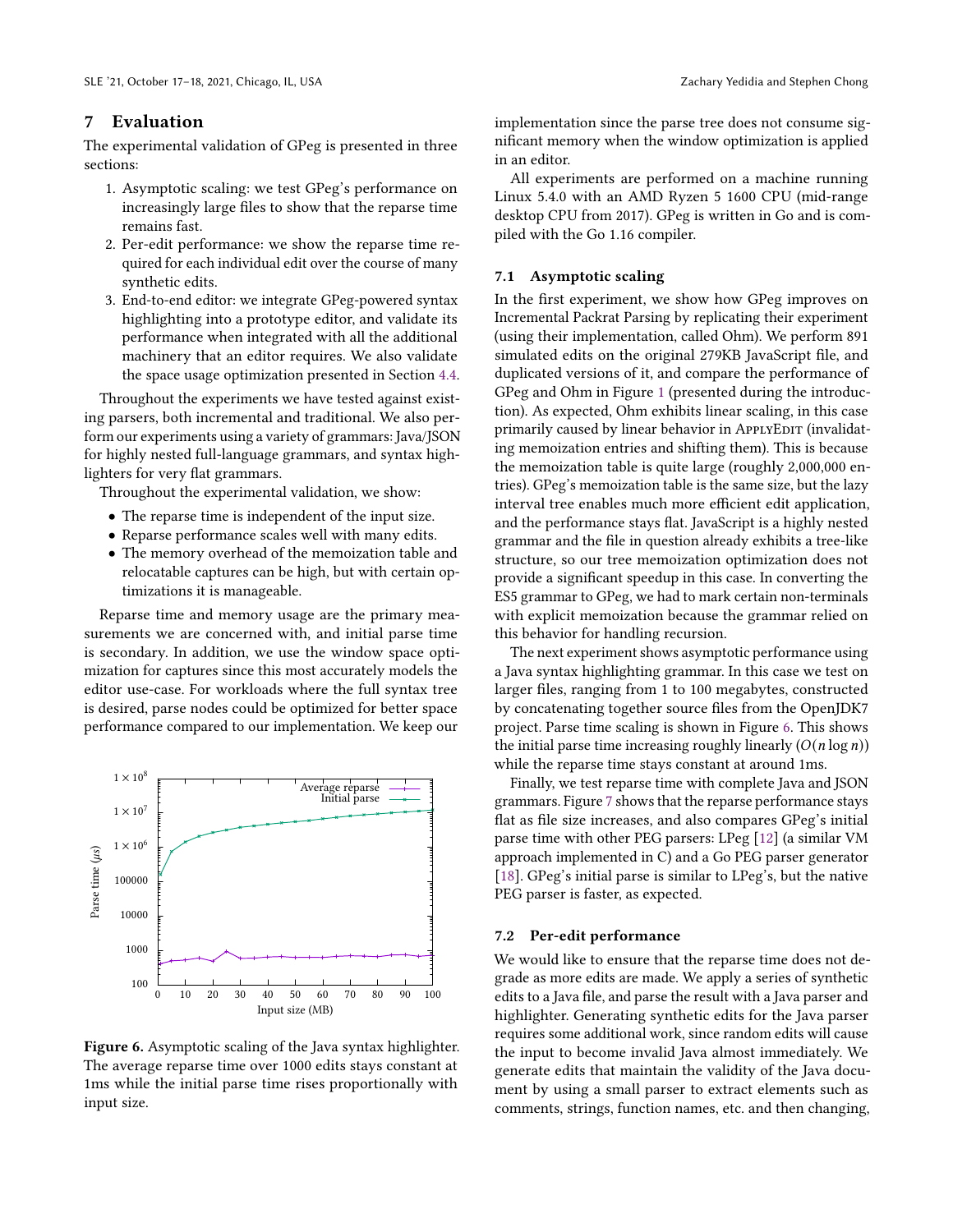<span id="page-10-0"></span>![](_page_10_Figure_2.jpeg)

(a) JSON parser performance on files ranging in size from 100KB to 8MB, synthetically created.

![](_page_10_Figure_4.jpeg)

(b) Java parser performance on files ranging in size from 50KB to 2.5MB, from the Ceylon [\[8\]](#page-13-18) and OpenJDK7 [\[1\]](#page-13-19) projects.

Figure 7. Parser performance for JSON and Java datasets.

those elements in appropriate places. Edits for the Java highlighter are randomly generated, since no edit can cause the input to become invalid.

Results are shown in Figure [8,](#page-10-1) where GPeg is also compared with Tree-Sitter, a state-of-the-art non-PEG incremental parser. Tree-Sitter generates static native C parsers, compared to GPeg's dynamic parsers run in a VM written in Go. GPeg's performance is similar to Tree-Sitter's, though GPeg has a slower initial parse time. In Figure [8b,](#page-10-1) the random edits stress Tree-Sitter's error recovery mechanism since it is still trying to apply a full Java grammar to perform highlighting, rather than using a simpler token-based highlighter as with

GPeg. The two figures show rough comparisons, and help to frame GPeg's performance in the context of another incremental parser from the perspective of scalability with large files and numbers of edits, rather than in absolute time, due to differences in grammars (CFG vs. PEG), capture generation, and highlighting method.

#### 7.3 Memoization threshold

So far we have been using a memoization threshold of 128 bytes, which prevents any entries below the threshold from being memoized. This threshold introduces a trade-off between memory usage and reparse time. If the threshold is

<span id="page-10-1"></span>![](_page_10_Figure_12.jpeg)

(a) Full Java parsing of a 5 MB file. Edits are synthetically generated to maintain the validity of the Java program and are applied as single-character changes. Tree-Sitter additionally generates a syntax tree while this is disabled in GPeg.

![](_page_10_Figure_14.jpeg)

(b) Java highlighting of a 17 MB file. Edits are completely random and clustered in chunks of 100 edits in the same location. At each change we can see a spike in GPeg as shifts in that portion of the interval tree are lazily applied. Tree-Sitter's performance degrades because it uses a full grammar for highlighting and the random edits stress the error recovery.

Figure 8. Per-edit performance using a Java parser and highlighter. These benchmarks show that GPeg's reparse time does not degrade with the number of edits, and has similar scaling behavior to Tree-Sitter, a well-known incremental parser and highlighter.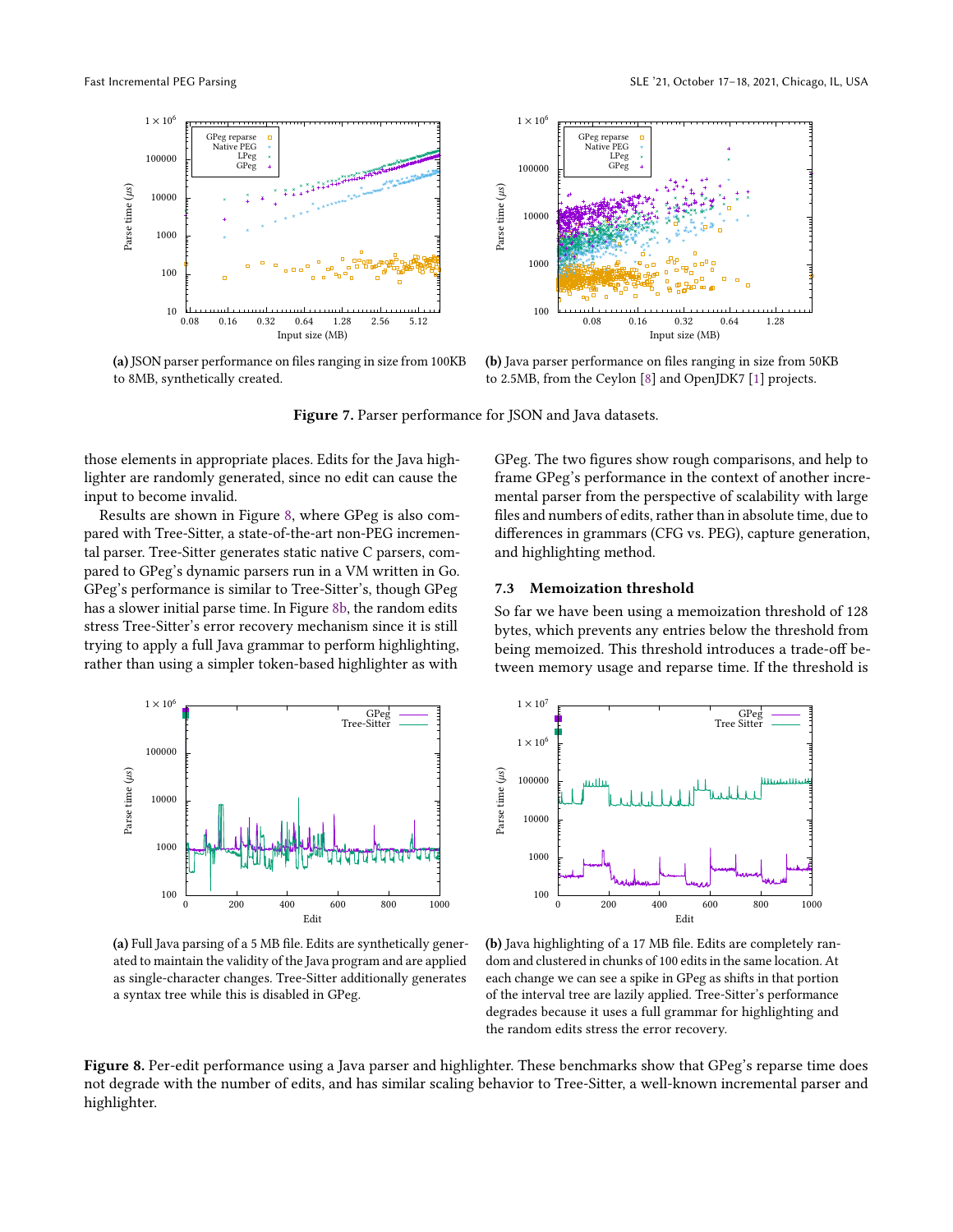<span id="page-11-0"></span>![](_page_11_Figure_1.jpeg)

Figure 9. Tradeoff between speed and space while highlighting a 26MB file. Each point marks a different choice of memoization threshold. Memory usage consists only of the input data and the memoization table.

low the memoization table will have high granularity, allowing more re-use of parse results, but the table will have more entries, and the reverse is true for a high threshold. We test a variety of thresholds, and plot the Pareto optimal curve in Figure [9,](#page-11-0) finding that 128-512 bytes is a good balance in our experimental environment.

#### 7.4 End-to-end editor

As a complete validation of our incremental parser and syntax highlighter, we implement a text editor with them. The editor uses the window space optimization from Section [4.4,](#page-6-1) and stores highlighting results in a table before applying

<span id="page-11-1"></span>![](_page_11_Figure_6.jpeg)

(a) Editor performance on a 51 MB Java file.

a configurable color theme and rendering the viewed window to the screen. With everything put together, we test the editor performance by editing a 50 MB Java file. Actions performed include inserting/deleting characters, seeking to the end of the file, and scrolling. Throughout the actions we observe mostly sub-5ms update time (Figure [10a\)](#page-11-1) and reasonable (roughly 2x) memory overhead (Figure [10b\)](#page-11-1). Redraw time is split between rehighlighting and actually rendering the text to the screen.

# 8 Conclusion

In this paper we present new methods for incremental PEG parsing. We build on Incremental Packrat Parsing by modifying the memoization table data structure and parsing strategy to tune the algorithm for incremental parsing. In particular, we present three primary optimizations: the use of an interval tree as a memoization table, lazy shifting in the interval tree, and a parsing strategy that ensures a tree structure for memoization entries in the table. Our changes allow reparsing in time logarithmic in the size of the input for typical edits, compared to linear-time parsing with incremental packrat parsing.

We implement a syntax highlighting library and text editor as demonstrations of our incremental parser and observe strong performance, and show several optimizations to memory usage that are made possible by our incremental parsing strategy.

We believe our results show that GPeg could serve as a performant incremental parser and syntax highlighter in a text editor, and we will be working to integrate it into the next version of the Micro text editor.

![](_page_11_Figure_14.jpeg)

(b) Editor memory usage on a 51 MB Java file. When the editor initially loads the highlighter has not yet finished, resulting in low memory usage. Memory usage grows until the Go GC runs, usually when half of allocated memory is garbage.

Figure 10. End-to-end editor performance and memory usage. "Handle event" includes the time to route the event to the correct buffer and binding, apply the edit, and scroll the view. "Redraw screen" includes the time to perform rehighlighting, render the screen to an internal cell buffer, and write the buffer to the terminal emulator.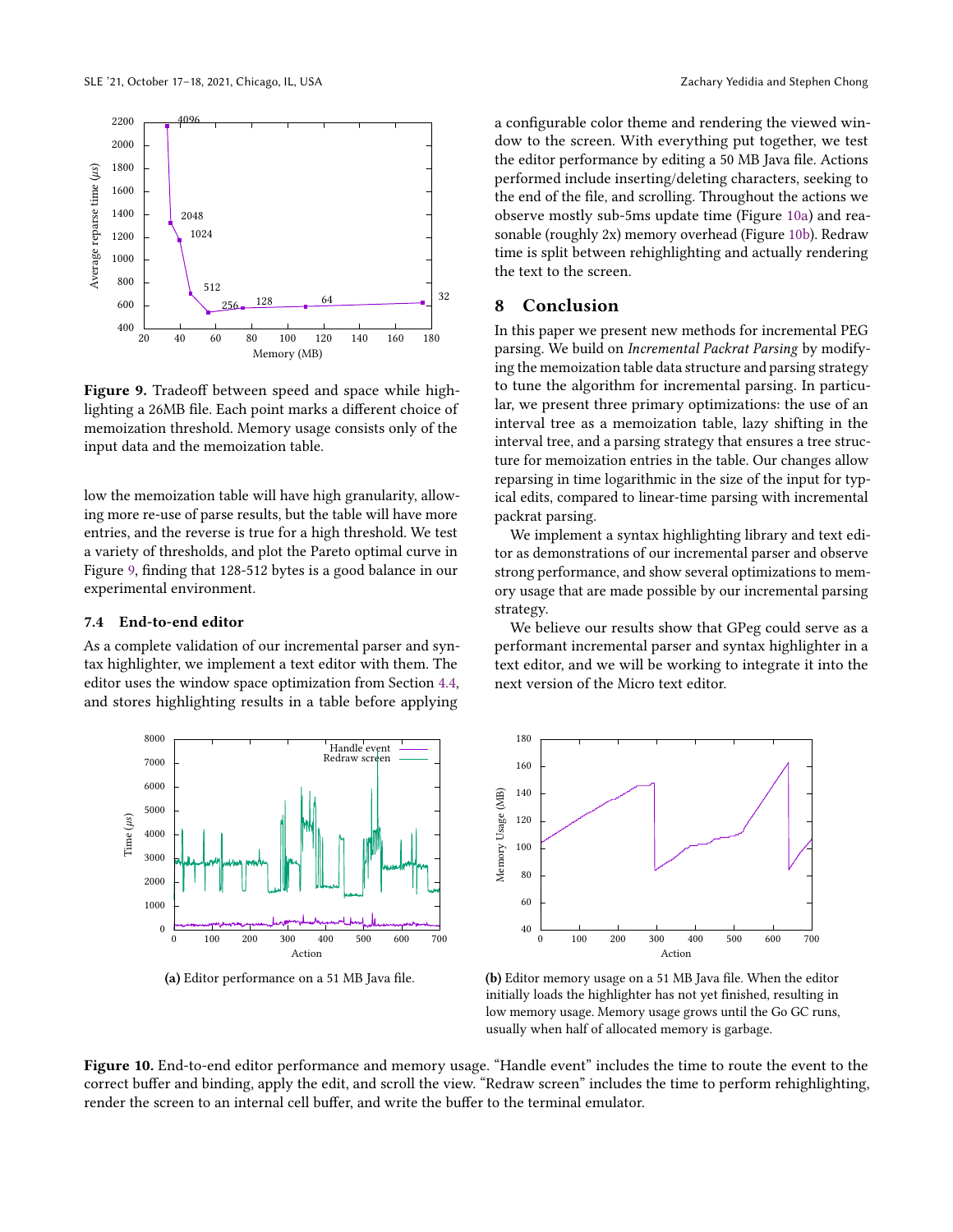# <span id="page-12-0"></span>A Java Highlighter

The Java syntax highlighter used by Flare, based on a Scintillua [\[5\]](#page-13-20) lexer, is shown below. Grammars include some built-in non-terminals such as float, integer, and word, as well as functions for capturing (cap) and matching a choice of individual words (words, which uses a specialized feature to efficiently match a large alternation of words). The top-level repetition pattern is automatically generated using the token non-terminal as  $\{\{\text{token } / \}$ . (!token .)\* }}\*. ws <- space+

```
line_comment <- '//' (!'\n' .)*
block_comment <- '/*' (!'*/' .)* '*/'?
comment <- cap{line_comment / block_comment, "comment"}
sq_str \leftarrow "'" (escape / (!['\n] .))* "'"?
dq_str <- '"' (escape / (!["\n] .))* '"'?
escape <- cap{'\\' ['"tnbfr\\], "constant.string.escape"}
string <- cap{sq_str / dq_str, "constant.string"}
number <- cap{(float / integer) [LlFfDd]?, "constant.number"}
keyword <- cap{
   words{
        "abstract", "assert", "break", "case", "catch", "class", "const",
        "continue", "default", "do", "else", "enum", "extends", "final", "for",
        "goto", "if", "implements", "import", "instanceof", "interface",
        "native", "new", "package", "private", "protected", "public", "return",
        "static", "strictfp", "super", "switch", "synchronized", "this",
        "throw", "throws", "transient", "try", "while", "volatile"
    },
    "keyword"
}
bool \leq cap{
   words{
        "true", "false", "null"
    },
    "constant.bool"
}
type <- cap{
   words{
        "boolean", "byte", "char", "double", "float", "int", "long", "short",
        "void", "Boolean", "Byte", "Character", "Double", "Float", "Integer",
        "Long", "Short", "String"
    },
    "type"
}
identifier <- cap{word, "identifier"}
operator <- cap{[+\-/*%<>!=^&|?~:;.()\[\]{}], "symbol.operator"}
annotation <- cap{'@' word, "type.annotation"}
func <- cap{word, "function"} '('
class <- cap{'class', "keyword"} space+ cap{word, "type.class"}
token <- ws / class / keyword / bool / type / func / identifier
       / string / comment / number / annotation / operator
```